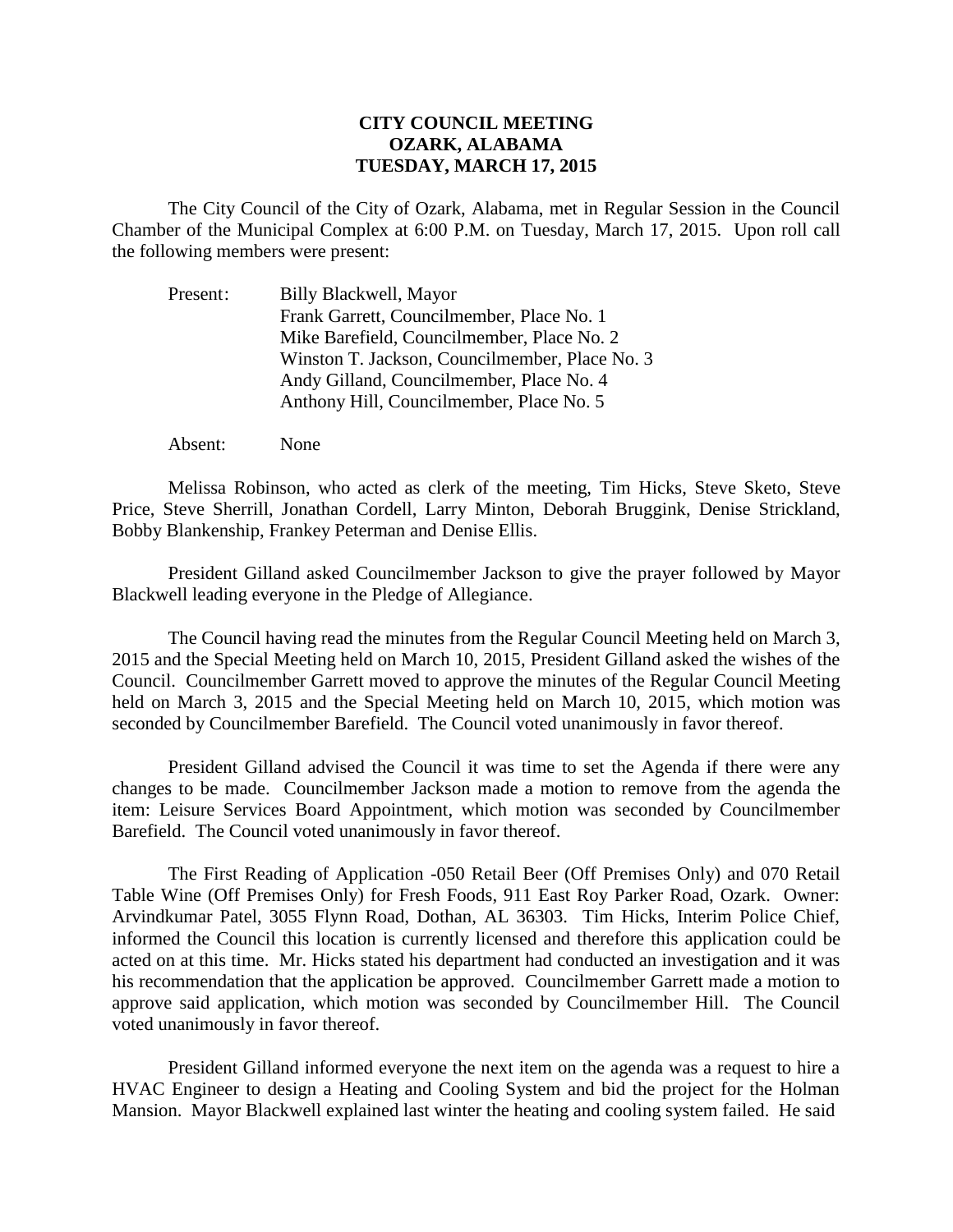## **COUNCIL MEETING MARCH 17, 2015 PAGE 2**

initially it was thought to look at a cooling tower similar to the original system but we need to look at the future. After a brief discussion Councilmember Jackson made a motion to approve hiring a HVAC Engineer to design a Heating and Cooling System and bid the project for the Holman Mansion, which motion was seconded by Councilmember Hill. The Council voted unanimously in favor thereof.

 President Gilland informed the Council there was a need to name a voting delegate and alternates for the business meeting of the Alabama League of Municipalities Convention. Councilmember Garrett made a motion to name Mayor Blackwell as the Voting Delegate, President Pro-Tem Jackson as the  $1<sup>st</sup>$  Alternate and Councilmember Hill as the  $2<sup>nd</sup>$  Alternate, which motion was seconded by Councilmember Hill. The Council voted unanimously in favor thereof.

President Gilland informed the Council the next item on the agenda was two (2) boards with vacancies. He said the first board was the SpectraCare Health System, Inc. (Formally Wiregrass Mental Health Board) and he informed everyone the city had received a letter from the Chief Executive Officer requesting that Linda Hiller be reappointed. Councilmember Hill made a motion to appoint Linda Hiller to serve another term on the SpectraCare Health System, Inc. (Formally Wiregrass Mental Health Board), which motion was seconded by Councilmember Jackson. The Council voted unanimously in favor thereof.

President Gilland stated the second board was the Ozark-Dale County Economic Development Corporation. Councilmember Barefield made a motion to appoint Derek Dickens to fill an unexpired term on the Ozark-Dale County Economic Development Corporation, which motion was seconded by Councilmember Jackson. The Council voted unanimously in favor thereof.

President Gilland stated the next item on the agenda was bids for a Wheelchair Lift at the Civic Center. Mayor Blackwell reminded the Council the funds for the Wheelchair Lift had been in the budget for a while. Jon Carn, Bradley, Schmidt & Carn, informed Mayor Blackwell and the Council his firm advertised for thirty (30) days receiving no bids. Mr. Carn said he contacted the Board of General Contractor to see what could be done when receiving no bids on the project. They informed him to contact three (3) contractors for proposals. Mr. Carn stated that Hughes Construction Services, L.L.C. was the only firm to submit a proposal, which was thirty thousand nine hundred dollars (\$32,900.00). After a brief discussion Councilmember Barefield made a motion to approve the bid from Hughes Construction Services, L.L.C. in the amount of thirty two thousand nine hundred dollars (\$32,900.00), which motion was seconded by Councilmember Hill. The Council voted unanimously in favor thereof.

President Gilland informed the Council there was a copy of the monthly Court Report in their folders for their review.

President Gilland informed the Council there was a copy of the monthly Financial Report in their folders for their review.